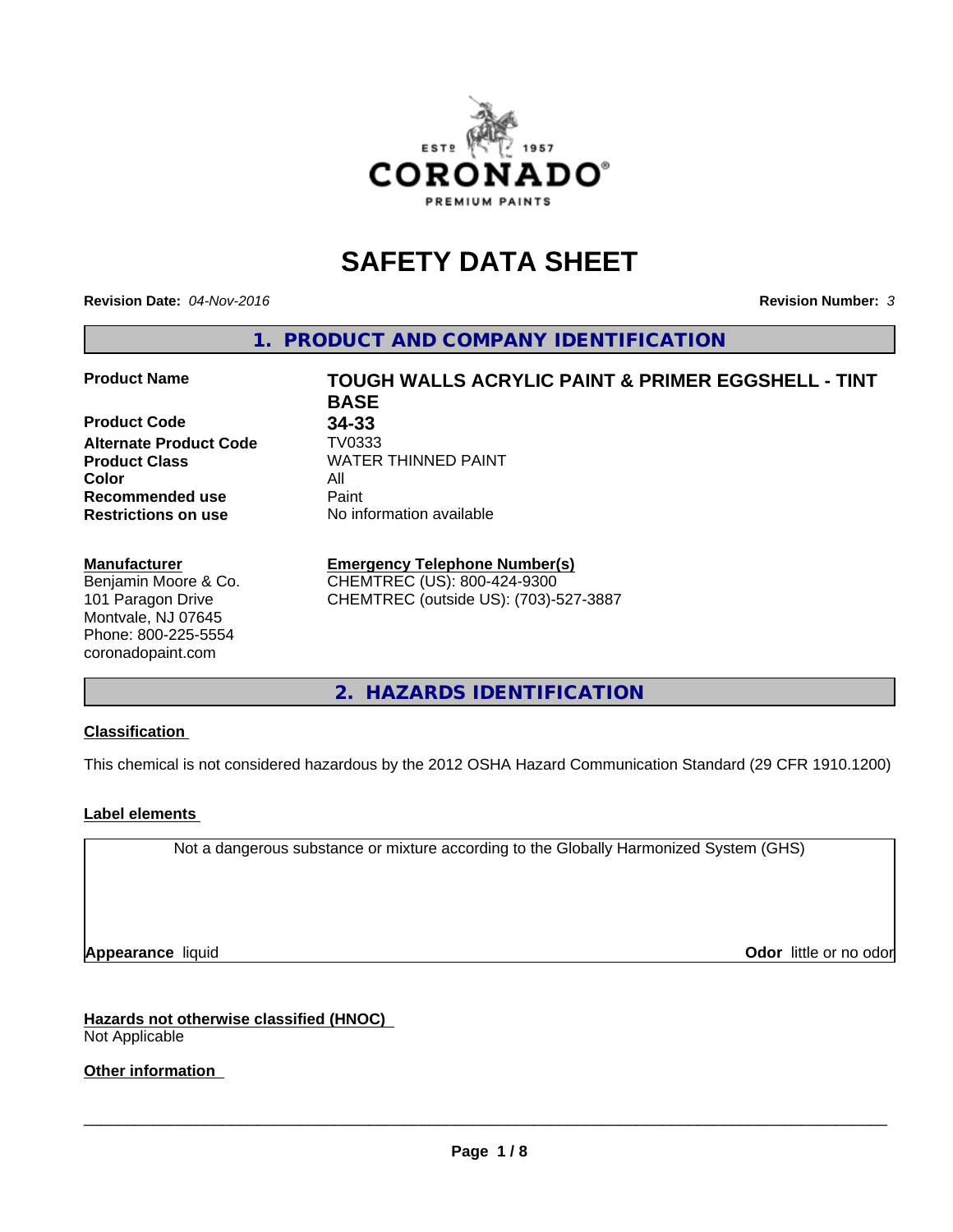No information available

### **3. COMPOSITION INFORMATION ON COMPONENTS**

\_\_\_\_\_\_\_\_\_\_\_\_\_\_\_\_\_\_\_\_\_\_\_\_\_\_\_\_\_\_\_\_\_\_\_\_\_\_\_\_\_\_\_\_\_\_\_\_\_\_\_\_\_\_\_\_\_\_\_\_\_\_\_\_\_\_\_\_\_\_\_\_\_\_\_\_\_\_\_\_\_\_\_\_\_\_\_\_\_\_\_\_\_

| <b>Chemical Name</b> | <b>CAS-No</b> | Weight % (max) |
|----------------------|---------------|----------------|
| Titanium dioxide     | 13463-67-7    |                |
| ∟imestone_           | 1317-65-3     |                |
| Kaolin               | 1332-58-7     | J              |

|                                                  | 4. FIRST AID MEASURES                                                                              |
|--------------------------------------------------|----------------------------------------------------------------------------------------------------|
| <b>General Advice</b>                            | No hazards which require special first aid measures.                                               |
| <b>Eye Contact</b>                               | Rinse thoroughly with plenty of water for at least 15 minutes and consult a<br>physician.          |
| <b>Skin Contact</b>                              | Wash off immediately with soap and plenty of water removing all contaminated<br>clothes and shoes. |
| <b>Inhalation</b>                                | Move to fresh air. If symptoms persist, call a physician.                                          |
| Ingestion                                        | Clean mouth with water and afterwards drink plenty of water. Consult a physician<br>if necessary.  |
| <b>Most Important</b><br><b>Symptoms/Effects</b> | None known.                                                                                        |
| <b>Notes To Physician</b>                        | Treat symptomatically.                                                                             |

**5. FIRE-FIGHTING MEASURES**

| <b>Suitable Extinguishing Media</b>                                                                 | Use extinguishing measures that are appropriate to local<br>circumstances and the surrounding environment.                                   |
|-----------------------------------------------------------------------------------------------------|----------------------------------------------------------------------------------------------------------------------------------------------|
| <b>Protective Equipment And Precautions For</b><br><b>Firefighters</b>                              | As in any fire, wear self-contained breathing apparatus<br>pressure-demand, MSHA/NIOSH (approved or equivalent)<br>and full protective gear. |
| <b>Specific Hazards Arising From The Chemical</b>                                                   | Closed containers may rupture if exposed to fire or<br>extreme heat.                                                                         |
| <b>Sensitivity To Mechanical Impact</b>                                                             | No.                                                                                                                                          |
| <b>Sensitivity To Static Discharge</b>                                                              | No.                                                                                                                                          |
| <b>Flash Point Data</b><br>Flash Point (°F)<br><b>Flash Point (°C)</b><br><b>Flash Point Method</b> | Not applicable<br>Not applicable<br>Not applicable                                                                                           |
| <b>Flammability Limits In Air</b>                                                                   |                                                                                                                                              |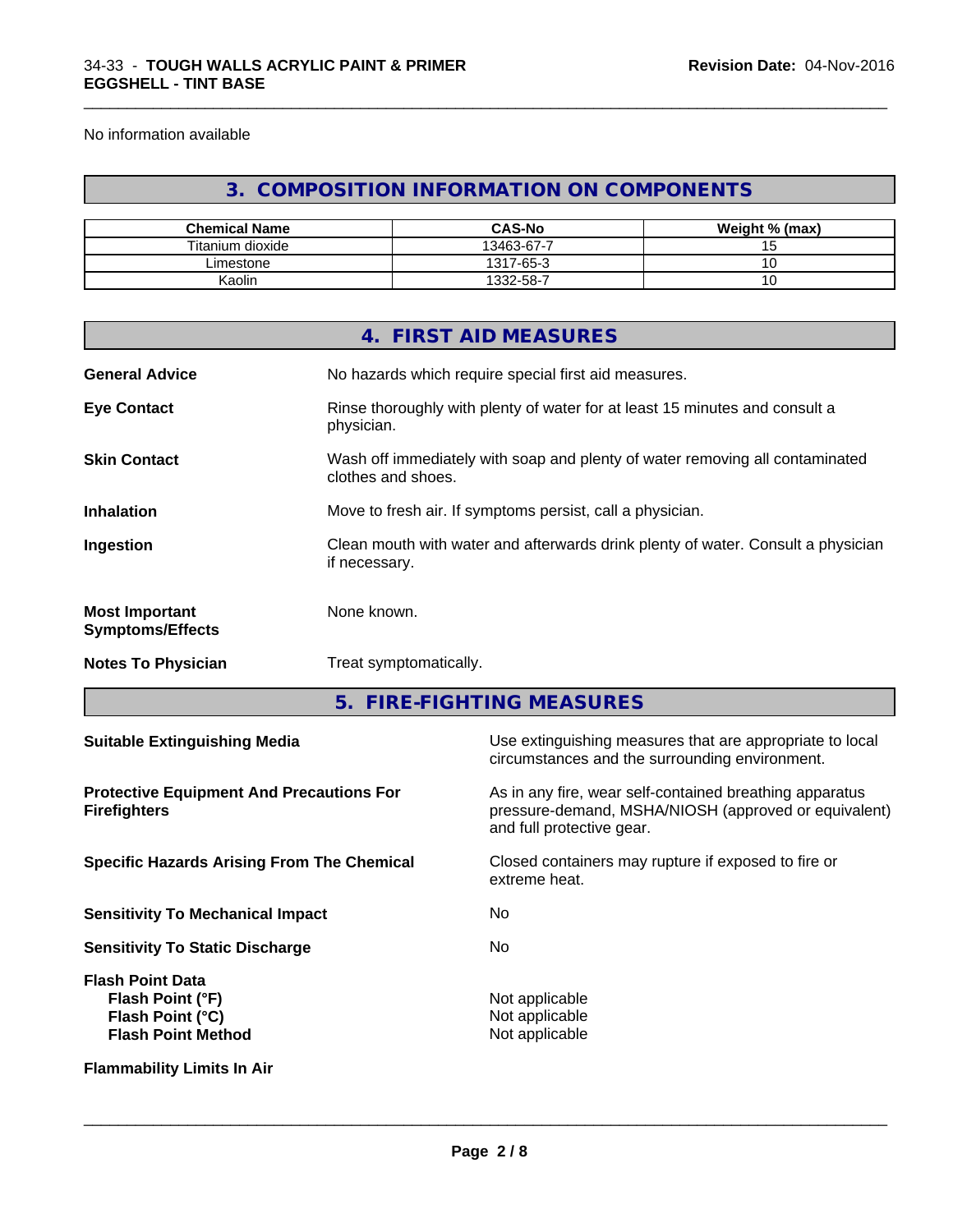### **Lower Explosion Limit**<br> **Upper Explosion Limit**<br> **Upper Explosion Limit Upper Explosion Limit**

\_\_\_\_\_\_\_\_\_\_\_\_\_\_\_\_\_\_\_\_\_\_\_\_\_\_\_\_\_\_\_\_\_\_\_\_\_\_\_\_\_\_\_\_\_\_\_\_\_\_\_\_\_\_\_\_\_\_\_\_\_\_\_\_\_\_\_\_\_\_\_\_\_\_\_\_\_\_\_\_\_\_\_\_\_\_\_\_\_\_\_\_\_

**NFPA Health:** 1 **Flammability:** 0 **Instability:** 0 **Special:** -

### **NFPA Legend**

- 0 Not Hazardous
- 1 Slightly
- 2 Moderate
- 3 High
- 4 Severe

*The ratings assigned are only suggested ratings, the contractor/employer has ultimate responsibilities for NFPA ratings where this system is used.*

*Additional information regarding the NFPA rating system is available from the National Fire Protection Agency (NFPA) at www.nfpa.org.*

### **6. ACCIDENTAL RELEASE MEASURES**

| <b>Personal Precautions</b>   | Avoid contact with skin, eyes and clothing. Ensure adequate ventilation.                                                                                                         |  |  |
|-------------------------------|----------------------------------------------------------------------------------------------------------------------------------------------------------------------------------|--|--|
| <b>Other Information</b>      | Prevent further leakage or spillage if safe to do so.                                                                                                                            |  |  |
| <b>Methods For Clean-Up</b>   | Soak up with inert absorbent material. Sweep up and shovel into suitable<br>containers for disposal.                                                                             |  |  |
|                               | 7. HANDLING AND STORAGE                                                                                                                                                          |  |  |
| Handling                      | Avoid contact with skin, eyes and clothing. Avoid breathing vapors, spray mists or<br>sanding dust. In case of insufficient ventilation, wear suitable respiratory<br>equipment. |  |  |
| <b>Storage</b>                | Keep container tightly closed. Keep out of the reach of children.                                                                                                                |  |  |
| <b>Incompatible Materials</b> | No information available                                                                                                                                                         |  |  |
|                               |                                                                                                                                                                                  |  |  |

**8. EXPOSURE CONTROLS / PERSONAL PROTECTION**

### **Exposure Limits**

| <b>Chemical Name</b> | <b>ACGIH</b>             | OSHA                       |
|----------------------|--------------------------|----------------------------|
| Titanium dioxide     | 10 mg/m $3$ - TWA        | 15 mg/m $3$ - TWA          |
| Limestone            | N/E                      | 15 mg/m <sup>3</sup> - TWA |
|                      |                          | $5 \text{ ma/m}^3$ - TWA   |
| Kaolin               | $2 \text{ mg/m}^3$ - TWA | 15 mg/m <sup>3</sup> - TWA |
|                      |                          | $5 \text{ mg/m}^3$ - TWA   |

### **Legend**

ACGIH - American Conference of Governmental Industrial Hygienists Exposure Limits OSHA - Occupational Safety & Health Administration Exposure Limits N/E - Not Established

**Engineering Measures** Ensure adequate ventilation, especially in confined areas.

 $\overline{\phantom{a}}$  ,  $\overline{\phantom{a}}$  ,  $\overline{\phantom{a}}$  ,  $\overline{\phantom{a}}$  ,  $\overline{\phantom{a}}$  ,  $\overline{\phantom{a}}$  ,  $\overline{\phantom{a}}$  ,  $\overline{\phantom{a}}$  ,  $\overline{\phantom{a}}$  ,  $\overline{\phantom{a}}$  ,  $\overline{\phantom{a}}$  ,  $\overline{\phantom{a}}$  ,  $\overline{\phantom{a}}$  ,  $\overline{\phantom{a}}$  ,  $\overline{\phantom{a}}$  ,  $\overline{\phantom{a}}$ 

### **Personal Protective Equipment**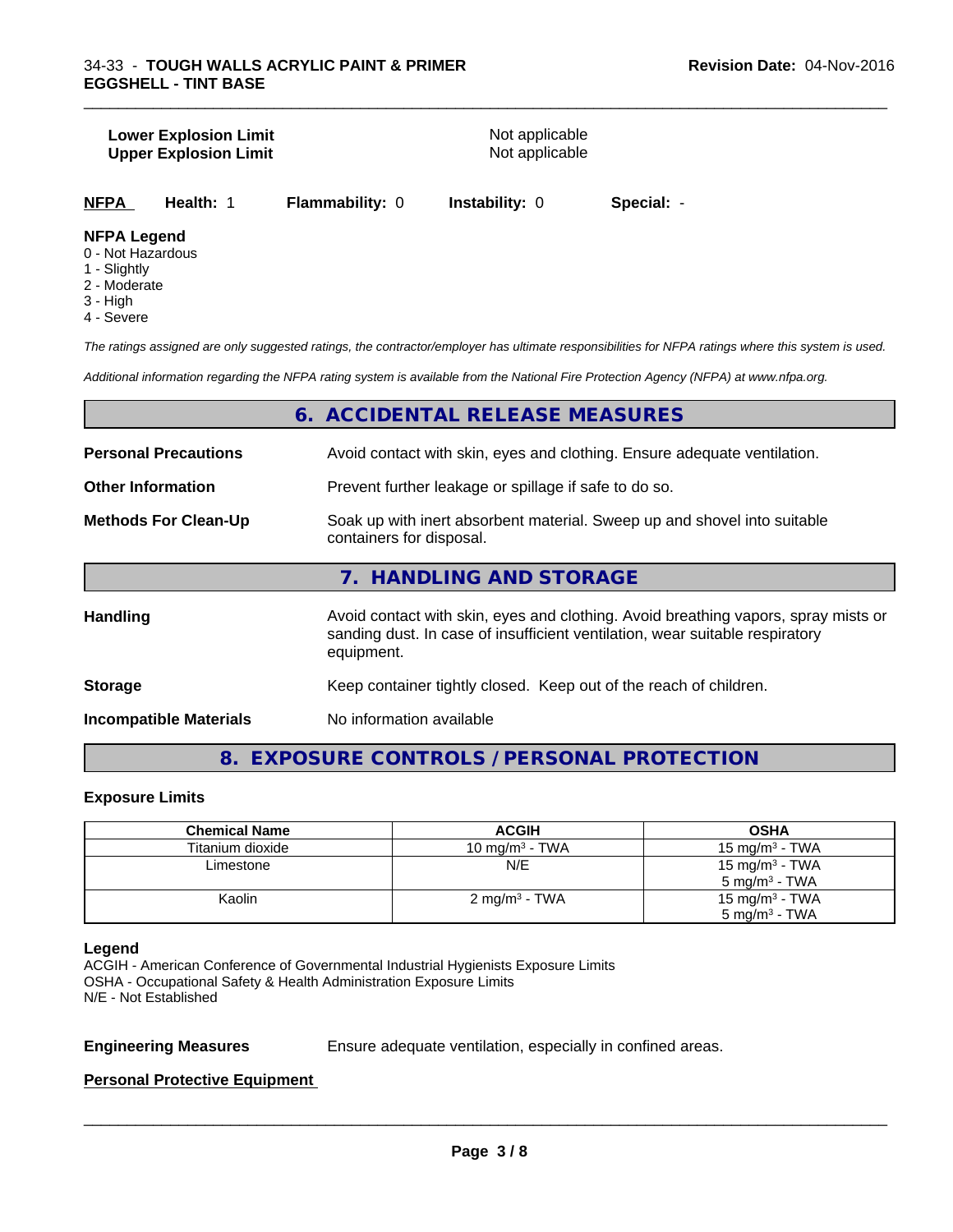| <b>Eye/Face Protection</b>    | Safety glasses with side-shields.                                        |
|-------------------------------|--------------------------------------------------------------------------|
| <b>Skin Protection</b>        | Protective gloves and impervious clothing.                               |
| <b>Respiratory Protection</b> | In case of insufficient ventilation wear suitable respiratory equipment. |
| <b>Hygiene Measures</b>       | Avoid contact with skin, eyes and clothing. Remove and wash contaminated |

### **9. PHYSICAL AND CHEMICAL PROPERTIES**

clothing before re-use. Wash thoroughly after handling.

**Appearance** liquid **Odor** little or no odor **Odor Threshold No information available No information available Density (lbs/gal)** 10.7 - 11.1 **Specific Gravity** 1.27 - 1.35 **pH pH**  $\blacksquare$ **Viscosity (cps)** No information available **Solubility Note 2008 Note 2008 Note 2008 Note 2008 Note 2008 Note 2008 Note 2008 Note 2008 Note 2008 Note 2008 Note 2008 Note 2008 Note 2008 Note 2008 Note 2008 Note 2008 Note 2008 Note Water Solubility**<br> **Evaporation Rate**<br> **Evaporation Rate**<br> **Evaporation Rate Evaporation Rate Evaporation Rate** No information available<br> **Vapor Pressure** No information available **Vapor Density Vapor Density No information available Wt. % Solids** 50 - 60<br> **Vol. % Solids** 30 - 40 **Vol. % Solids** 30 - 40<br>
Wt. % Volatiles 30 - 40 - 50 **Wt. % Volatiles Vol. % Volatiles** 60 - 70 **VOC Regulatory Limit (g/L)** < 100 **Boiling Point (°F)** 100 **Boiling Point (°C)** 212 **Freezing Point (°F)** 32 **Freezing Point (°C)** 0 **Flash Point (°F)** Not applicable **Flash Point (°C)** Not applicable **Flash Point Method**<br> **Flammability (solid, gas)**<br>
Not applicable<br>
Not applicable **Flammability (solid, gas)** Not applicable Not applicable<br> **Upper Explosion Limit** Not applicable **Upper Explosion Limit Lower Explosion Limit**<br> **Autoignition Temperature (°F)**<br> **Autoignition Temperature (°F)**<br> **Autoignition Temperature (°F) Autoignition Temperature (°F) Autoignition Temperature (°C)** No information available **Decomposition Temperature (°F)** No information available **Decomposition Temperature (°C)** No information available **Partition Coefficient (n-octanol/water)** No information available

# **No information available**

\_\_\_\_\_\_\_\_\_\_\_\_\_\_\_\_\_\_\_\_\_\_\_\_\_\_\_\_\_\_\_\_\_\_\_\_\_\_\_\_\_\_\_\_\_\_\_\_\_\_\_\_\_\_\_\_\_\_\_\_\_\_\_\_\_\_\_\_\_\_\_\_\_\_\_\_\_\_\_\_\_\_\_\_\_\_\_\_\_\_\_\_\_

### **10. STABILITY AND REACTIVITY**

| <b>Reactivity</b>                       | Not Applicable                           |
|-----------------------------------------|------------------------------------------|
| <b>Chemical Stability</b>               | Stable under normal conditions.          |
| <b>Conditions To Avoid</b>              | Prevent from freezing.                   |
| <b>Incompatible Materials</b>           | No materials to be especially mentioned. |
| <b>Hazardous Decomposition Products</b> | None under normal use.                   |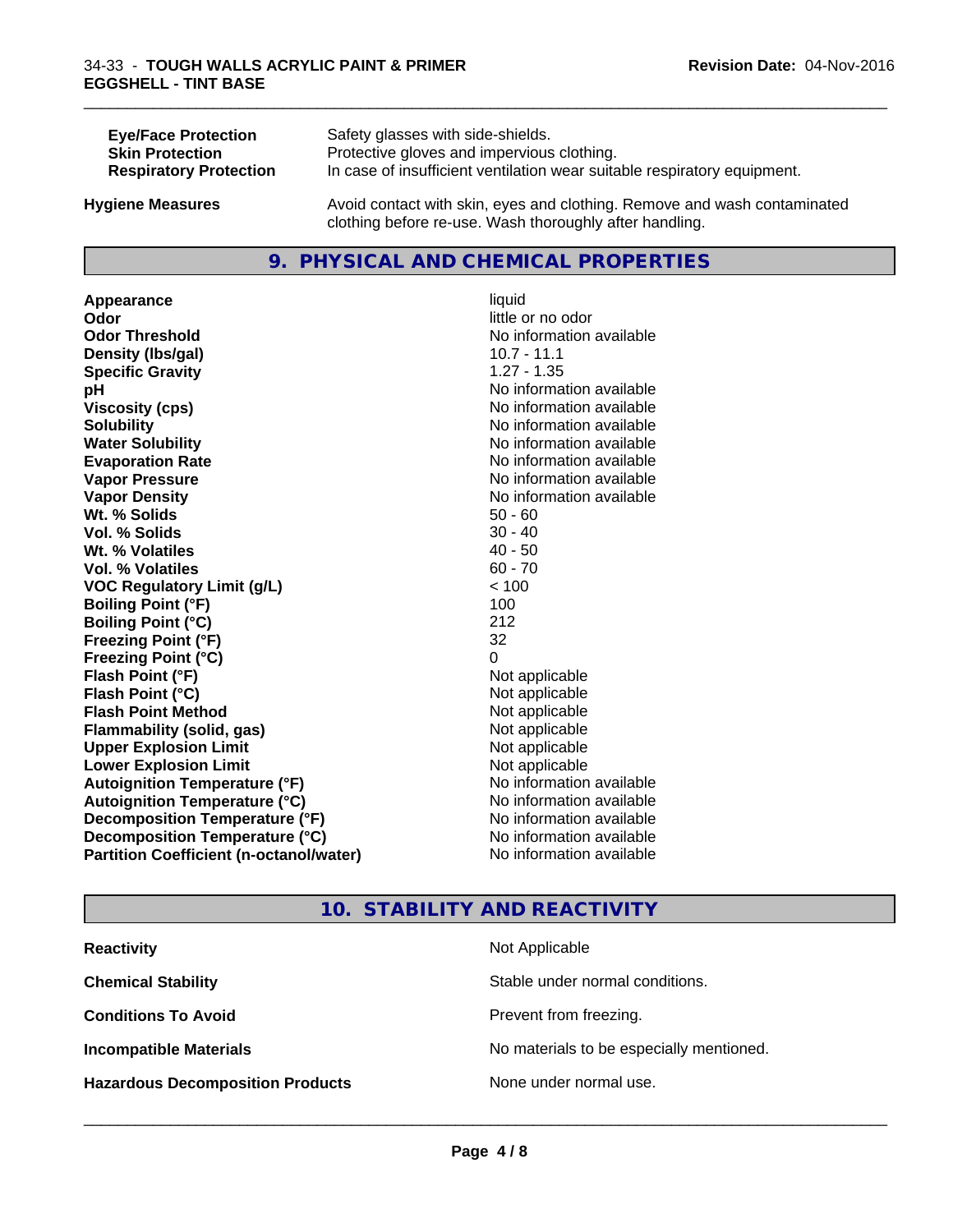| <b>Possibility Of Hazardous Reactions</b>                                                                                                                                                                                                                                                                                                                                                                         |                                                                                                                                                                                                                                                                                                                                                                                                          | None under normal conditions of use.                                                                                                                                 |                        |
|-------------------------------------------------------------------------------------------------------------------------------------------------------------------------------------------------------------------------------------------------------------------------------------------------------------------------------------------------------------------------------------------------------------------|----------------------------------------------------------------------------------------------------------------------------------------------------------------------------------------------------------------------------------------------------------------------------------------------------------------------------------------------------------------------------------------------------------|----------------------------------------------------------------------------------------------------------------------------------------------------------------------|------------------------|
|                                                                                                                                                                                                                                                                                                                                                                                                                   | 11. TOXICOLOGICAL INFORMATION                                                                                                                                                                                                                                                                                                                                                                            |                                                                                                                                                                      |                        |
| <b>Product Information</b>                                                                                                                                                                                                                                                                                                                                                                                        |                                                                                                                                                                                                                                                                                                                                                                                                          |                                                                                                                                                                      |                        |
| Information on likely routes of exposure                                                                                                                                                                                                                                                                                                                                                                          |                                                                                                                                                                                                                                                                                                                                                                                                          |                                                                                                                                                                      |                        |
| <b>Principal Routes of Exposure</b>                                                                                                                                                                                                                                                                                                                                                                               | Eye contact, skin contact and inhalation.                                                                                                                                                                                                                                                                                                                                                                |                                                                                                                                                                      |                        |
| <b>Acute Toxicity</b>                                                                                                                                                                                                                                                                                                                                                                                             |                                                                                                                                                                                                                                                                                                                                                                                                          |                                                                                                                                                                      |                        |
| <b>Product Information</b>                                                                                                                                                                                                                                                                                                                                                                                        | No information available                                                                                                                                                                                                                                                                                                                                                                                 |                                                                                                                                                                      |                        |
| Information on toxicological effects                                                                                                                                                                                                                                                                                                                                                                              |                                                                                                                                                                                                                                                                                                                                                                                                          |                                                                                                                                                                      |                        |
| <b>Symptoms</b>                                                                                                                                                                                                                                                                                                                                                                                                   | No information available                                                                                                                                                                                                                                                                                                                                                                                 |                                                                                                                                                                      |                        |
| Delayed and immediate effects as well as chronic effects from short and long-term exposure                                                                                                                                                                                                                                                                                                                        |                                                                                                                                                                                                                                                                                                                                                                                                          |                                                                                                                                                                      |                        |
| Eye contact<br><b>Skin contact</b><br><b>Inhalation</b><br>Ingestion<br>Sensitization:<br><b>Neurological Effects</b><br><b>Mutagenic Effects</b><br><b>Reproductive Effects</b><br><b>Developmental Effects</b><br><b>Target Organ Effects</b><br><b>STOT - single exposure</b><br><b>STOT - repeated exposure</b><br>Other adverse effects<br><b>Aspiration Hazard</b><br><b>Numerical measures of toxicity</b> | May cause slight irritation.<br>skin and cause irritation.<br>May cause irritation of respiratory tract.<br>No information available<br>No information available.<br>No information available.<br>No information available.<br>No information available.<br>No information available.<br>No information available.<br>No information available.<br>No information available.<br>No information available | Substance may cause slight skin irritation. Prolonged or repeated contact may dry<br>Ingestion may cause gastrointestinal irritation, nausea, vomiting and diarrhea. |                        |
| The following values are calculated based on chapter 3.1 of the GHS document                                                                                                                                                                                                                                                                                                                                      |                                                                                                                                                                                                                                                                                                                                                                                                          |                                                                                                                                                                      |                        |
| <b>ATEmix (oral)</b><br><b>ATEmix (dermal)</b>                                                                                                                                                                                                                                                                                                                                                                    | 67903 mg/kg<br>1138721 mg/kg                                                                                                                                                                                                                                                                                                                                                                             |                                                                                                                                                                      |                        |
| <b>Component</b>                                                                                                                                                                                                                                                                                                                                                                                                  |                                                                                                                                                                                                                                                                                                                                                                                                          |                                                                                                                                                                      |                        |
| Titanium dioxide<br>LD50 Oral: > 10000 mg/kg (Rat)<br>Kaolin<br>LD50 Oral: > 5000 mg/kg (Rat)                                                                                                                                                                                                                                                                                                                     |                                                                                                                                                                                                                                                                                                                                                                                                          |                                                                                                                                                                      |                        |
| Carcinogenicity<br>The information below indicates whether each agency has listed any ingredient as a carcinogen:.                                                                                                                                                                                                                                                                                                |                                                                                                                                                                                                                                                                                                                                                                                                          |                                                                                                                                                                      |                        |
| <b>Chemical Name</b>                                                                                                                                                                                                                                                                                                                                                                                              | <b>IARC</b>                                                                                                                                                                                                                                                                                                                                                                                              | <b>NTP</b>                                                                                                                                                           | <b>OSHA Carcinogen</b> |

\_\_\_\_\_\_\_\_\_\_\_\_\_\_\_\_\_\_\_\_\_\_\_\_\_\_\_\_\_\_\_\_\_\_\_\_\_\_\_\_\_\_\_\_\_\_\_\_\_\_\_\_\_\_\_\_\_\_\_\_\_\_\_\_\_\_\_\_\_\_\_\_\_\_\_\_\_\_\_\_\_\_\_\_\_\_\_\_\_\_\_\_\_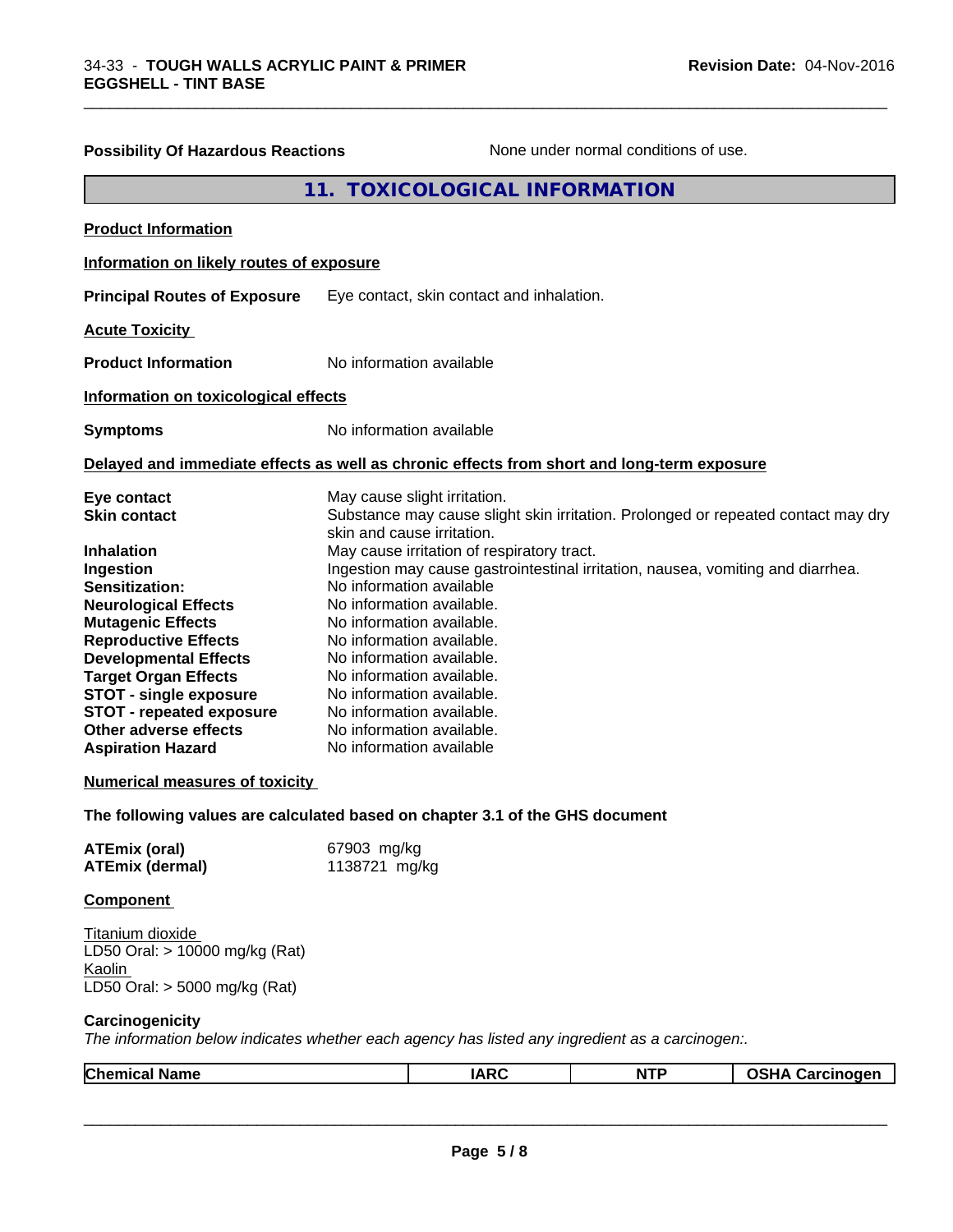### 34-33 - **TOUGH WALLS ACRYLIC PAINT & PRIMER EGGSHELL - TINT BASE**

|                           | חר<br>.nar<br>sibie<br>ונור<br>~~                                  | . .<br>Listed |  |
|---------------------------|--------------------------------------------------------------------|---------------|--|
| .<br>dioxide<br>l itanıur | $\sim$ $\sim$<br>000n<br>⊣ו זו<br>' 10<br>$\overline{\phantom{a}}$ |               |  |

\_\_\_\_\_\_\_\_\_\_\_\_\_\_\_\_\_\_\_\_\_\_\_\_\_\_\_\_\_\_\_\_\_\_\_\_\_\_\_\_\_\_\_\_\_\_\_\_\_\_\_\_\_\_\_\_\_\_\_\_\_\_\_\_\_\_\_\_\_\_\_\_\_\_\_\_\_\_\_\_\_\_\_\_\_\_\_\_\_\_\_\_\_

• Although IARC has classified titanium dioxide as possibly carcinogenic to humans (2B), their summary concludes: "No significant exposure to titanium dioxide is thought to occur during the use of products in which titanium dioxide is bound to other materials, such as paint."

### **Legend**

IARC - International Agency for Research on Cancer NTP - National Toxicity Program OSHA - Occupational Safety & Health Administration

**12. ECOLOGICAL INFORMATION**

### **Ecotoxicity Effects**

The environmental impact of this product has not been fully investigated.

### **Product Information**

### **Acute Toxicity to Fish**

No information available

### **Acute Toxicity to Aquatic Invertebrates**

No information available

### **Acute Toxicity to Aquatic Plants**

No information available

### **Persistence / Degradability**

No information available.

### **Bioaccumulation / Accumulation**

No information available.

### **Mobility in Environmental Media**

No information available.

### **Ozone**

No information available

### **Component**

### **Acute Toxicity to Fish**

Titanium dioxide  $LC50:$  > 1000 mg/L (Fathead Minnow - 96 hr.)

### **Acute Toxicity to Aquatic Invertebrates**

No information available

### **Acute Toxicity to Aquatic Plants** No information available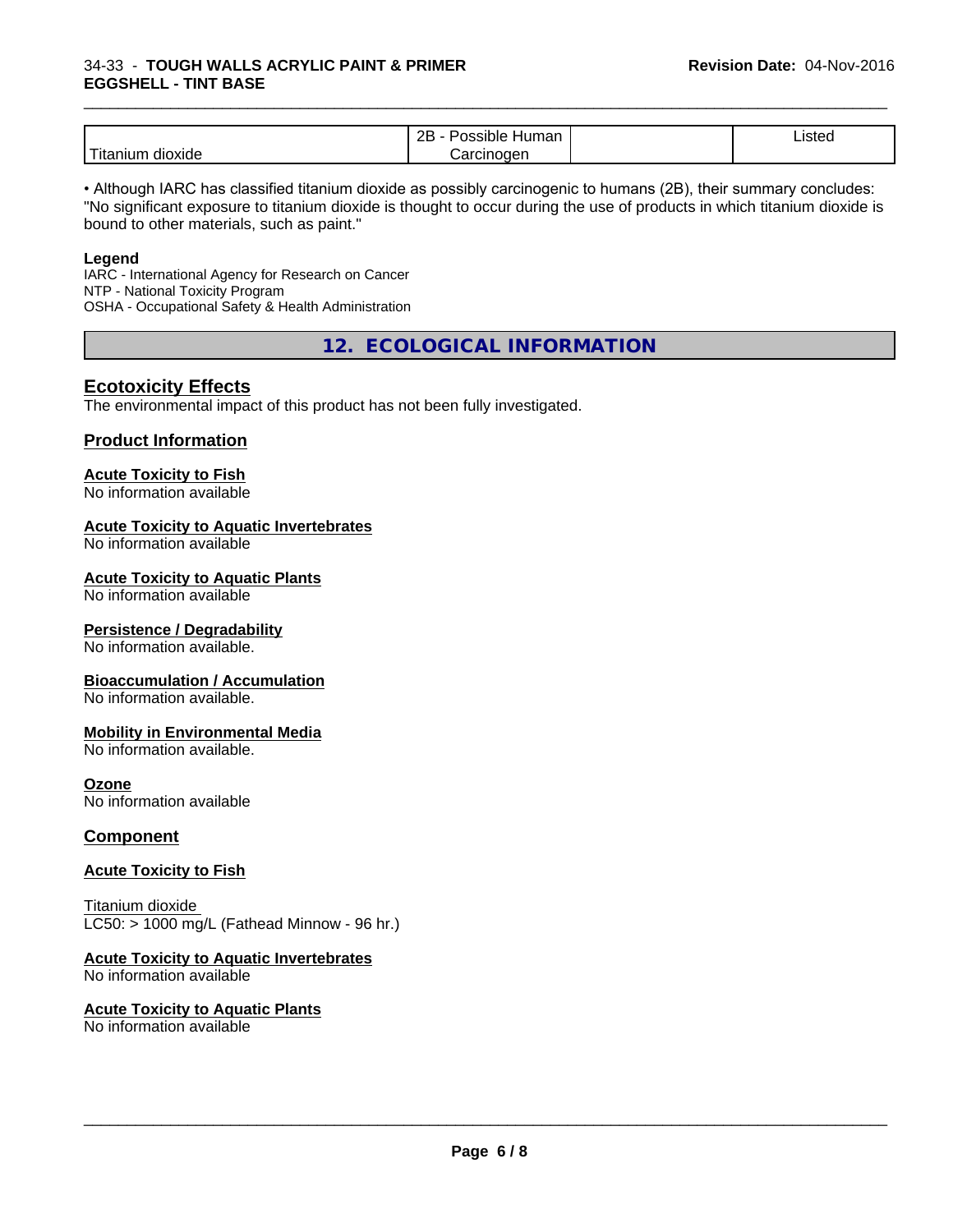|                                                                                                                                                                                                                                                           | 13. DISPOSAL CONSIDERATIONS                                                              |
|-----------------------------------------------------------------------------------------------------------------------------------------------------------------------------------------------------------------------------------------------------------|------------------------------------------------------------------------------------------|
| Dispose of in accordance with federal, state, and local regulations. Local<br><b>Waste Disposal Method</b><br>requirements may vary, consult your sanitation department or state-designated<br>environmental protection agency for more disposal options. |                                                                                          |
|                                                                                                                                                                                                                                                           | <b>TRANSPORT INFORMATION</b><br>14.                                                      |
| <b>DOT</b>                                                                                                                                                                                                                                                | Not regulated                                                                            |
| <b>ICAO/IATA</b>                                                                                                                                                                                                                                          | Not regulated                                                                            |
| <b>IMDG/IMO</b>                                                                                                                                                                                                                                           | Not regulated                                                                            |
|                                                                                                                                                                                                                                                           | 15. REGULATORY INFORMATION                                                               |
| <b>International Inventories</b>                                                                                                                                                                                                                          |                                                                                          |
| <b>TSCA: United States</b><br><b>DSL: Canada</b>                                                                                                                                                                                                          | Yes - All components are listed or exempt.<br>Yes - All components are listed or exempt. |
|                                                                                                                                                                                                                                                           |                                                                                          |

\_\_\_\_\_\_\_\_\_\_\_\_\_\_\_\_\_\_\_\_\_\_\_\_\_\_\_\_\_\_\_\_\_\_\_\_\_\_\_\_\_\_\_\_\_\_\_\_\_\_\_\_\_\_\_\_\_\_\_\_\_\_\_\_\_\_\_\_\_\_\_\_\_\_\_\_\_\_\_\_\_\_\_\_\_\_\_\_\_\_\_\_\_

### **Federal Regulations**

### **SARA 311/312 hazardous categorization**

| Acute Health Hazard               | No |
|-----------------------------------|----|
| Chronic Health Hazard             | No |
| Fire Hazard                       | No |
| Sudden Release of Pressure Hazard | Nο |
| Reactive Hazard                   | N٥ |

### **SARA 313**

Section 313 of Title III of the Superfund Amendments and Reauthorization Act of 1986 (SARA). This product contains a chemical or chemicals which are subject to the reporting requirements of the Act and Title 40 of the Code of Federal Regulations, Part 372:

*None*

### **Clean Air Act,Section 112 Hazardous Air Pollutants (HAPs) (see 40 CFR 61)**

This product contains the following HAPs:

*None*

### **State Regulations**

### **California Proposition 65**

This product may contain small amounts of materials known to the state of California to cause cancer or reproductive *harm.*

### **State Right-to-Know**